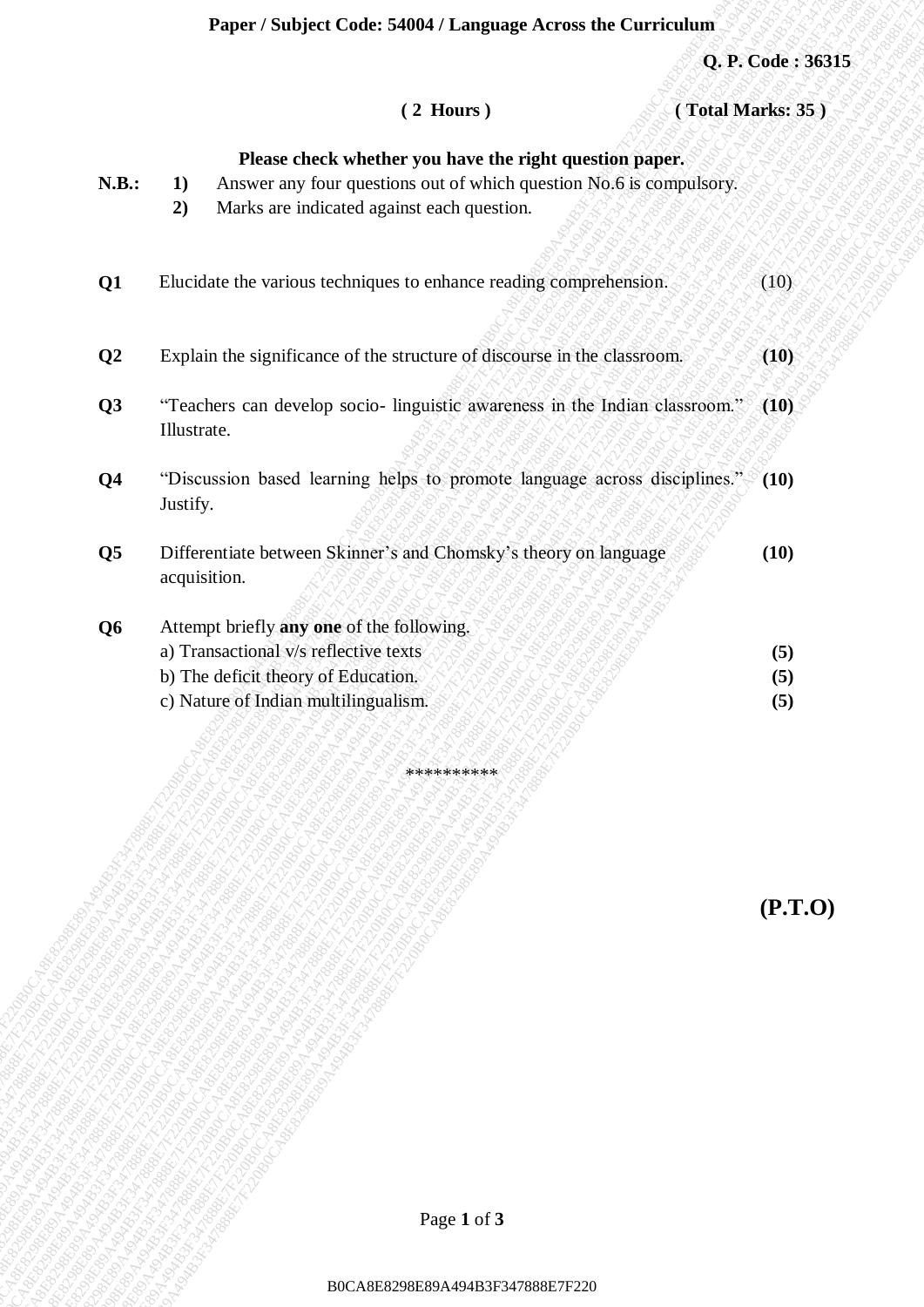## **Paper / Subject Code: 54004 / Language Across the Curriculum**

|                 | Paper / Subject Code: 54004 / Language Across the Curriculum                                                                                                             |                                                            |
|-----------------|--------------------------------------------------------------------------------------------------------------------------------------------------------------------------|------------------------------------------------------------|
|                 |                                                                                                                                                                          | Q. P. Code: 36315                                          |
|                 | (२ तास)<br>(एकूण गुण :३५)                                                                                                                                                |                                                            |
| $\delta$ .      | वाचन आकलन वृद्धिंगत करण्याची विविध तंत्रे विशद करा.                                                                                                                      | (30)                                                       |
| $\mathcal{S}$ . | वर्गात व्याख्यानाची संरचनेचे महत्व स्पष्ट करा.                                                                                                                           | (30)                                                       |
| ३.              | "भारतीय वर्गात सामाजिक भाषिक जाणीवेचा विकास शिक्षिका करू शकतात" सोदाहरण स्पष्ट $\text{C}(3\,\text{o})$<br>करा.                                                           |                                                            |
| $\lambda^\cdot$ | "चर्चा आधारित अध्ययन शाखांतर्गत भाषेच्या विकासाचे संवर्धन करण्यात सहाय्य करते". (१०)<br>समर्थन करा.                                                                      |                                                            |
| ५.              | स्कीनर आणि चोमस्की च्या भाषा संपादन उपपत्ती मध्ये फरक स्पष्ट करा.                                                                                                        | (80)                                                       |
| $\epsilon$ .    | खालीलपैकी <b>कोणत्याही एकावर</b> थोडक्यात लिहा.<br>अ) व्यवहार आणि चिंतनशील मजकूर मधील फरक<br>ब) शिक्षणातील तूट उपपत्ती (Deficit Theory)<br>क) भारतीय बहुभाषिकतेचे स्वरूप | $(\lambda)$<br>$(\mathord{\mathsf{Y}})$<br>$(\mathcal{V})$ |
|                 | Page 2 of 3                                                                                                                                                              |                                                            |
|                 | B0CA8E8298E89A494B3F347888E7F220                                                                                                                                         |                                                            |